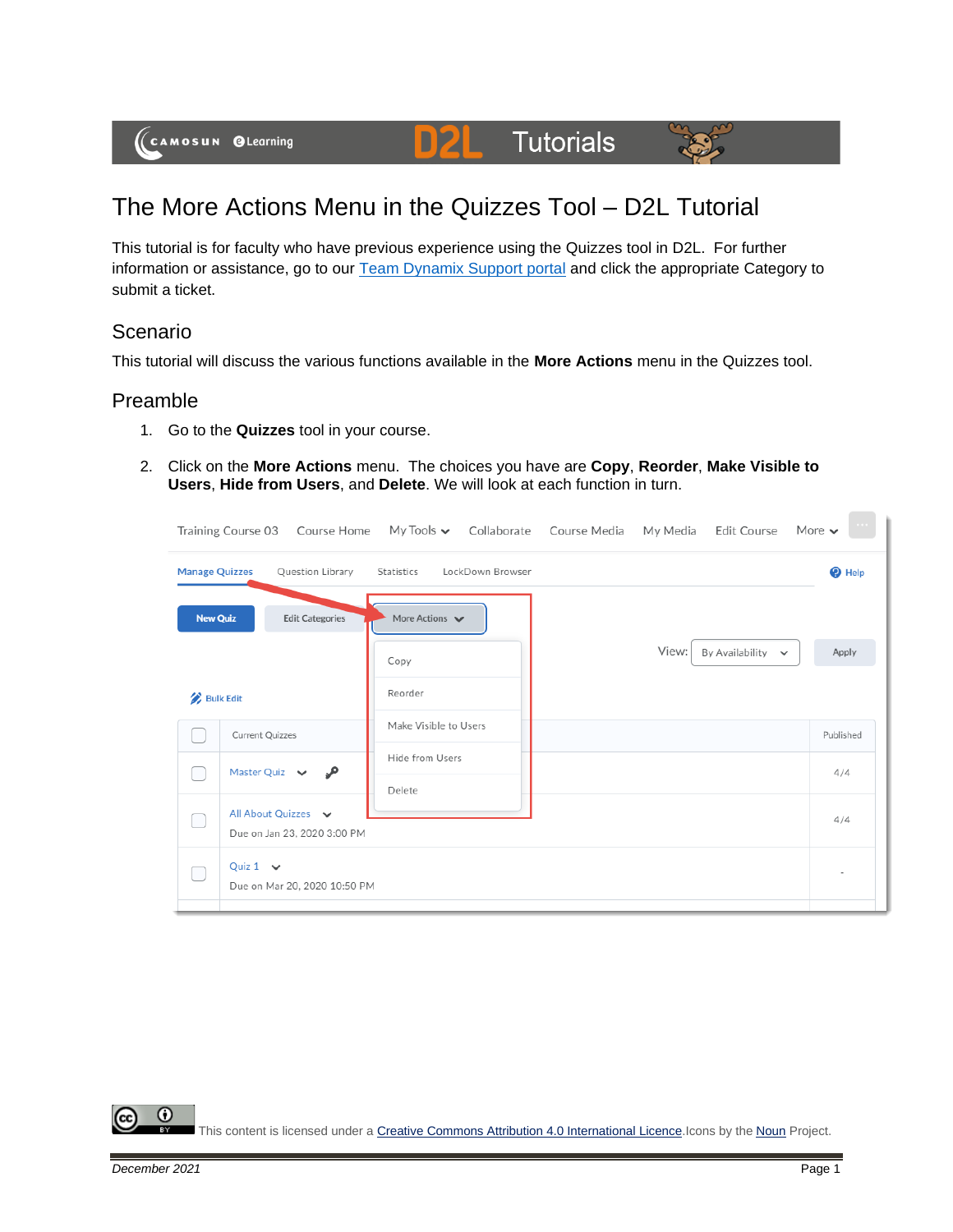#### **Copy**

Copy allows you create a copy of an existing quiz, for example if you would like to create a quiz with the same settings as another (like a Master quiz). Once you click **Copy**:

1. Click the **Quiz to Copy** drop-down and select the quiz you wish to copy.

| <b>Quiz to Copy</b>                                 |  |
|-----------------------------------------------------|--|
| -- Select a quiz to copy --                         |  |
| -- Select a quiz to $\alpha'$ y --                  |  |
| <b>Current Quizz</b>                                |  |
| Master Quiz                                         |  |
| <b>All About Quizzes</b>                            |  |
| Ouiz <sub>1</sub>                                   |  |
| <b>Written Response</b>                             |  |
| RLBL quiz test- Requires Respondus LockDown Browser |  |
| Module 1 Quiz                                       |  |
| Academic Integrity at VIU                           |  |
| Synchronous and Asynchronous Learning Quiz          |  |
| Time Management and Staying Motivated Quiz          |  |
| <b>Past Quizzes</b>                                 |  |
| Test timing quiz                                    |  |

2. Change the **New Quiz Name** as needed, select or deselect **Hide from Users** as needed, and select **Edit Quiz after copy completes** if you wish to edit your copy immediately. Click **Save**.

| <b>Copy Quiz</b>                                              |  |
|---------------------------------------------------------------|--|
| <b>Quiz to Copy</b>                                           |  |
| <b>Master Quiz</b><br>$\check{ }$                             |  |
| New Quiz Name*<br>Copy of Master Quiz                         |  |
| <b>Hide from Users</b><br>✓<br>Edit Quiz after copy completes |  |
| <b>Save</b><br>Cancel                                         |  |

This content is licensed under [a Creative Commons Attribution 4.0 International Licence.I](https://creativecommons.org/licenses/by/4.0/)cons by the [Noun](https://creativecommons.org/website-icons/) Project.

 $\Omega$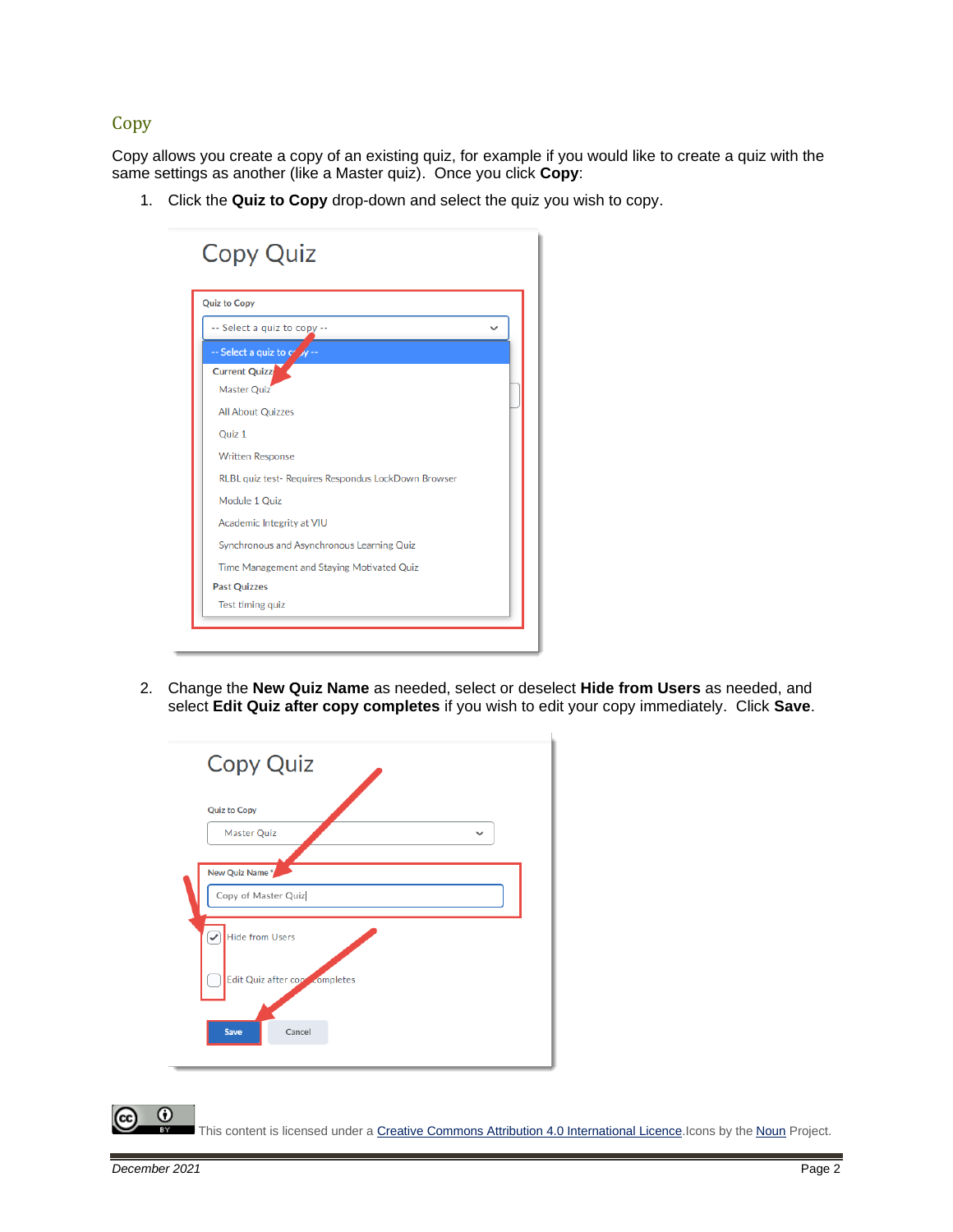## Reorder

Reorder allows you to change the order of the Assignments and Categories you have created. Once you click **Reorder**:

1. Use the **Sort Order** select boxes to reorder your folders. Click **Save**.

| Reorder Quizzes                                     |                                |
|-----------------------------------------------------|--------------------------------|
| Name                                                | Sort Order                     |
| Master Quiz                                         | $\mathbf{1}$<br>$\checkmark$   |
| All About Quizzes                                   | 2<br>$\checkmark$              |
| Quiz 1                                              | 3<br>$\checkmark$              |
| Test timing quiz                                    | 4<br>$\checkmark$              |
| Written Response                                    | 5<br>$\checkmark$              |
| RLBL quiz test- Requires Respondus LockDown Browser | 6<br>$\checkmark$              |
| Module 1 Quiz                                       | $\overline{7}$<br>$\checkmark$ |
| Academic Integrity at VIU                           | 8<br>$\checkmark$              |
| Synchronous and Asynchronov Learning Quiz           | 9<br>$\checkmark$              |
| Time Management and Staying Motivated Quiz          | $10 - 4$                       |
| Cancel<br><b>Save</b>                               |                                |

 $\overline{0}$ This content is licensed under [a Creative Commons Attribution 4.0 International Licence.I](https://creativecommons.org/licenses/by/4.0/)cons by the [Noun](https://creativecommons.org/website-icons/) Project.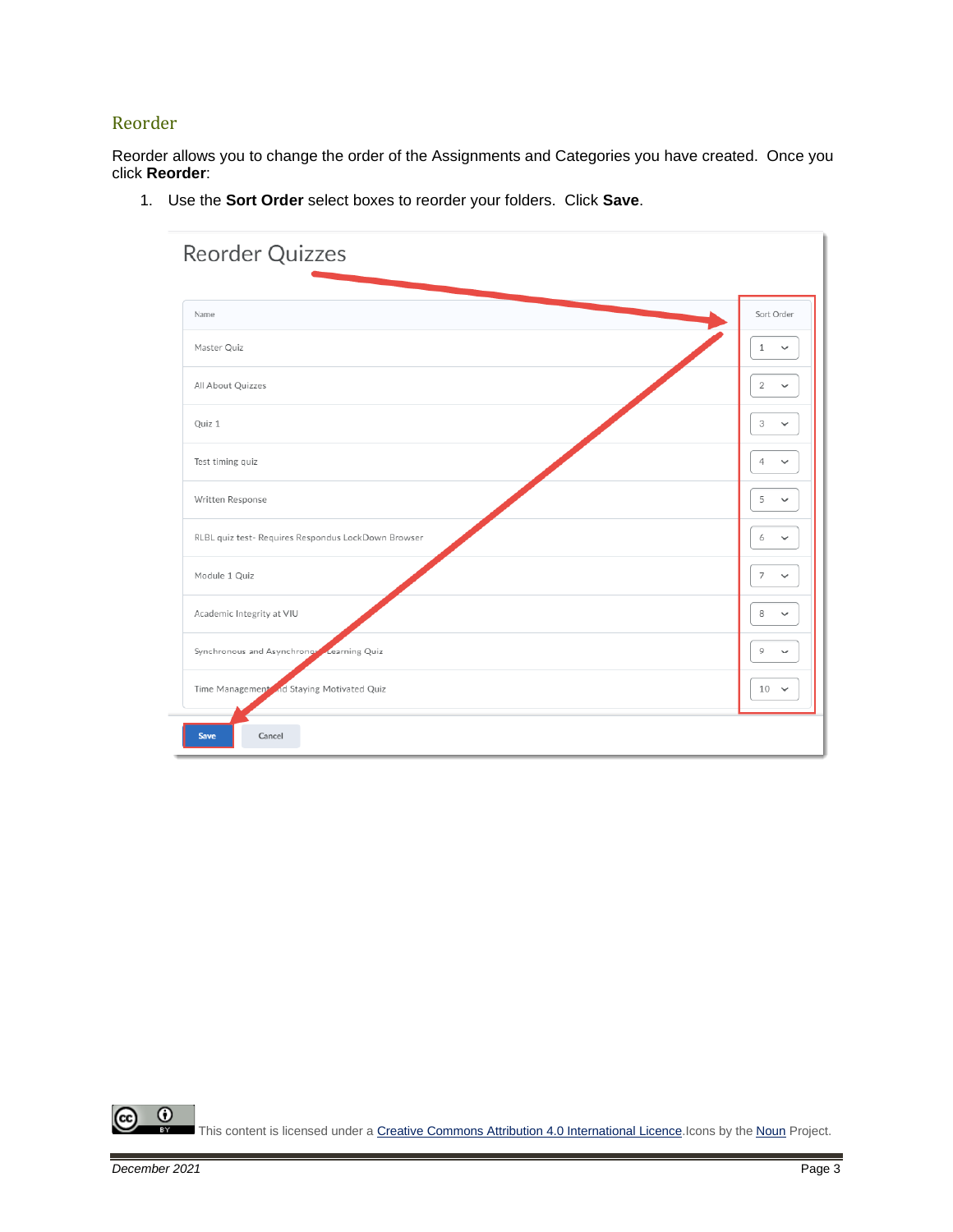### Make Visible to Users/Hide from Users

Two sides of a coin, these functions allow you to hide and unhide Quizzes from students. To Make Visible or Hide Quizzes:

1. Select the Quiz(zes) you want to **Make Visible** or **Hide**. Click **More Actions**, and select the function you want. Here we are selecting **Hide from Users**.

|                                                             | <b>Manage Quizzes</b><br>Question Library           | Statistics<br>LockDown Browser                      | $\bullet$ Help |
|-------------------------------------------------------------|-----------------------------------------------------|-----------------------------------------------------|----------------|
|                                                             | <b>New Quiz</b><br><b>Edit Categories</b>           | More Actions $\vee$                                 |                |
|                                                             |                                                     | View:<br>By Availability $\sim$<br>Cop <sup>1</sup> | Apply          |
| 公目                                                          | k Edit                                              | Reor er                                             |                |
| $\checkmark$                                                | rent Quizzes                                        | Mak Visible to Users                                | Published      |
| $(\blacktriangledown)$                                      | Master Quiz $\vee$<br>مى                            | <b>Hide from Users</b>                              | 4/4            |
|                                                             | All About Quizzes v                                 | Delete                                              | 4/4            |
| $\boxed{\blacktriangledown}$<br>Due on Jan 23, 2020 3:00 PM |                                                     |                                                     |                |
| $\curvearrowright$                                          | Quiz $1 \quad \vee$<br>Due on Mar 20, 2020 10:50 PM |                                                     |                |
| ☞                                                           | Written Response v                                  |                                                     | 1/1            |

2. The selected quizzes now have closed eye icons next to them. You can make them visible either through the **More Actions** function, or by clicking the individual Quiz's folder's menu.

| <b>Manage Quizzes</b> | Question Library<br>LockDown Browser<br>Statistics       | <sup>O</sup> Help |
|-----------------------|----------------------------------------------------------|-------------------|
| <b>New Quiz</b>       | More Actions $\vee$<br><b>Edit Categories</b>            |                   |
|                       | View:<br>By Availability $\sim$                          | Apply             |
| <b>Bulk Edit</b>      |                                                          |                   |
|                       | Current Quizzes                                          | Published         |
|                       | Master Quiz $\vee$                                       | 4/4               |
|                       | All About Quizzes v<br>⊛<br>Due on Jan 23, 2020 3:00 PM  | 4/4               |
|                       | Quiz $1 \quad \vee$<br>ை<br>Due on Mar 20, 2020 10:50 PM | ٠                 |
|                       | Written Response v<br>◉                                  | 1/1               |

This content is licensed under [a Creative Commons Attribution 4.0 International Licence.I](https://creativecommons.org/licenses/by/4.0/)cons by the [Noun](https://creativecommons.org/website-icons/) Project.

 $\Omega$